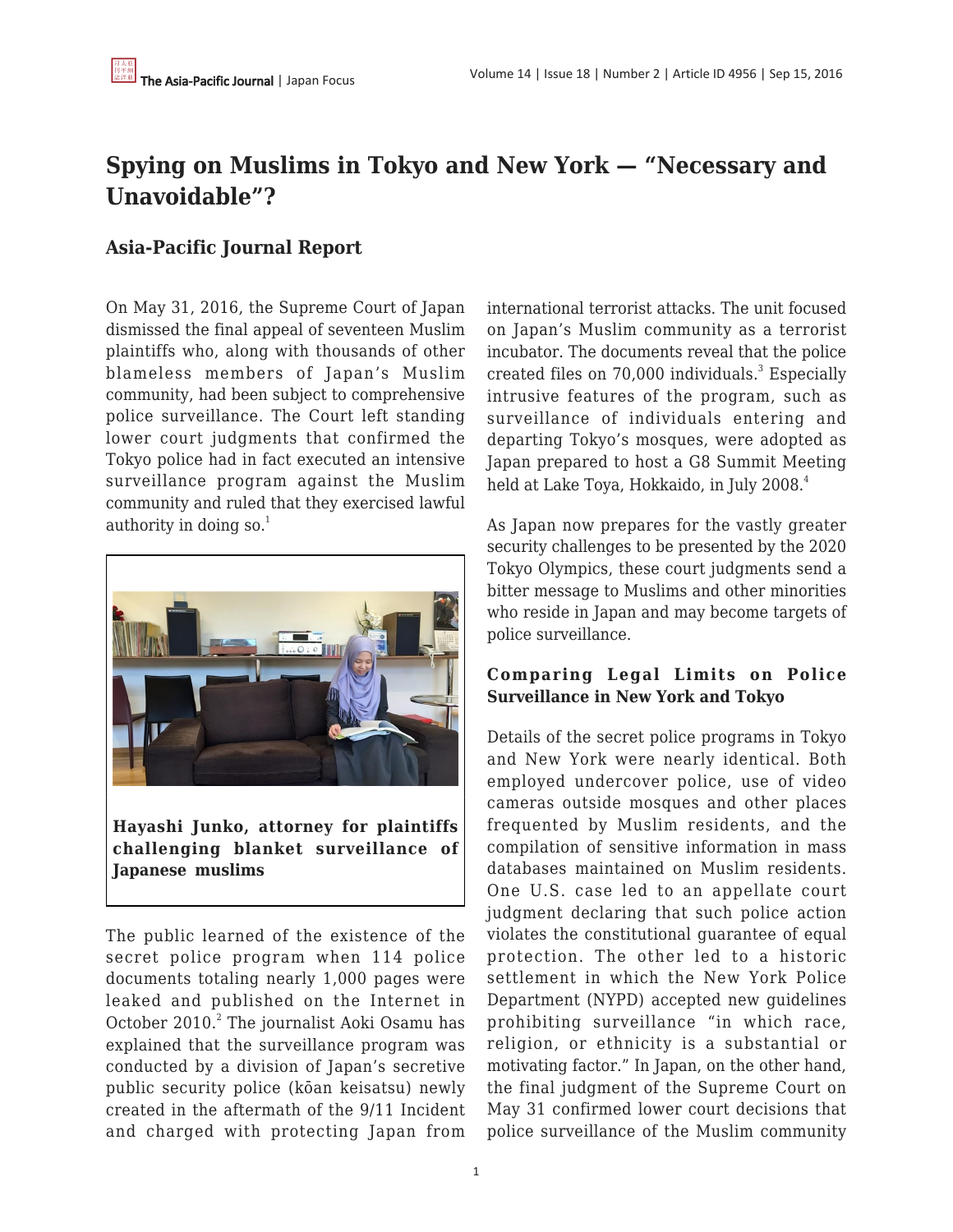

does not violate the provisions of Japan's constitution, including the constitutional guarantee of equal treatment, or international human rights treaties.<sup>5</sup>The result delivered by Japan's courts stands in sharp contrast to the response of U.S. courts in similar cases. As described below, the 3<sup>rd</sup> Circuit Court of Appeals has ruled that such a program would violate the equal protection clause of the U.S. Constitution and the New York City administration of Mayor Bill de Blasio has agreed to adopt measures specifically designed to prohibit this kind of targeting of religious and other minorities. The disparity in the response of government authorities in these cases is especially ironic because Americans have experienced devastating terrorist attacks firsthand while no deadly terrorist attack by violent Islamic extremists or other foreign terrorists has occurred on Japanese soil in the current era. Japan's courts have approved blanket police surveillance of Japan's entire Muslim community on the ground that such attacks might be attempted in Japan some day.

The practical result of these cases is that Muslim residents of New York can take some comfort knowing that police surveillance is subject to reasonable restrictions. However, Muslim residents of Japan (along with members of other groups that may become police targets) should be aware that Japan's courts have approved blanket police surveillance of all members of a targeted minority group, even when there is no evidence of criminal activity.

#### **U.S. Appellate Court Judgment**

The first suit to challenge the constitutionality of the NYPD Muslim Surveillance Program was filed on behalf of several Muslim plaintiffs in the federal district court for New Jersey on June 6, 2012. $^{\rm 6}$  The suit was filed just a few weeks after a team of Associated Press (AP) reporters was awarded the Pulitzer Prize for Investigative Reporting for a series of articles that exposed the NYPD program.<sup>7</sup> The series

provided extensive detail of the NYPD's surveillance of minority, and particularly Muslim, neighborhoods that began not long after the 9/11 terror attacks. According to the AP accounts, the NYPD program was created with the advice of a CIA veteran and extended beyond city and state borders into surrounding states, especially New Jersey.<sup>8</sup>

The plaintiffs included a decorated Iraq war veteran, current and former Rutgers University students, a coalition of New Jersey mosques, and others. The AP reported that the NYPD New Jersey program employed surveillance of at least twenty mosques, fourteen restaurants, eleven retail stores, two grade schools, and two university-affiliated Muslim Student Associations. The NYPD later admitted that its program did not produce a single lead on terrorist activity.<sup>9</sup>

This case was dismissed by the district court for lack of standing two years later, but the dismissal was overturned and the case reinstated by a federal appellate court on October 13, 2015. The Third Circuit Court of Appeals held that the plaintiffs had standing to sue and had presented valid claims under the Constitution. $10$  In reaching its decision, the court applied the "heightened scrutiny" standard, which has been used in the United States for decades in cases that allege discrimination against vulnerable minorities and women. $11$ 

In order to win such cases, the government must show both that it acted in order to protect a very important public interest and that, among the options available to government authorities, they selected the action that causes "the least possible restriction" on the individual rights at issue.<sup>12</sup> The government rarely wins such cases. Persuading the appellate court to allow the case to go forward under this standard was a major victory for the plaintiffs.

Meanwhile, a separate case filed on behalf of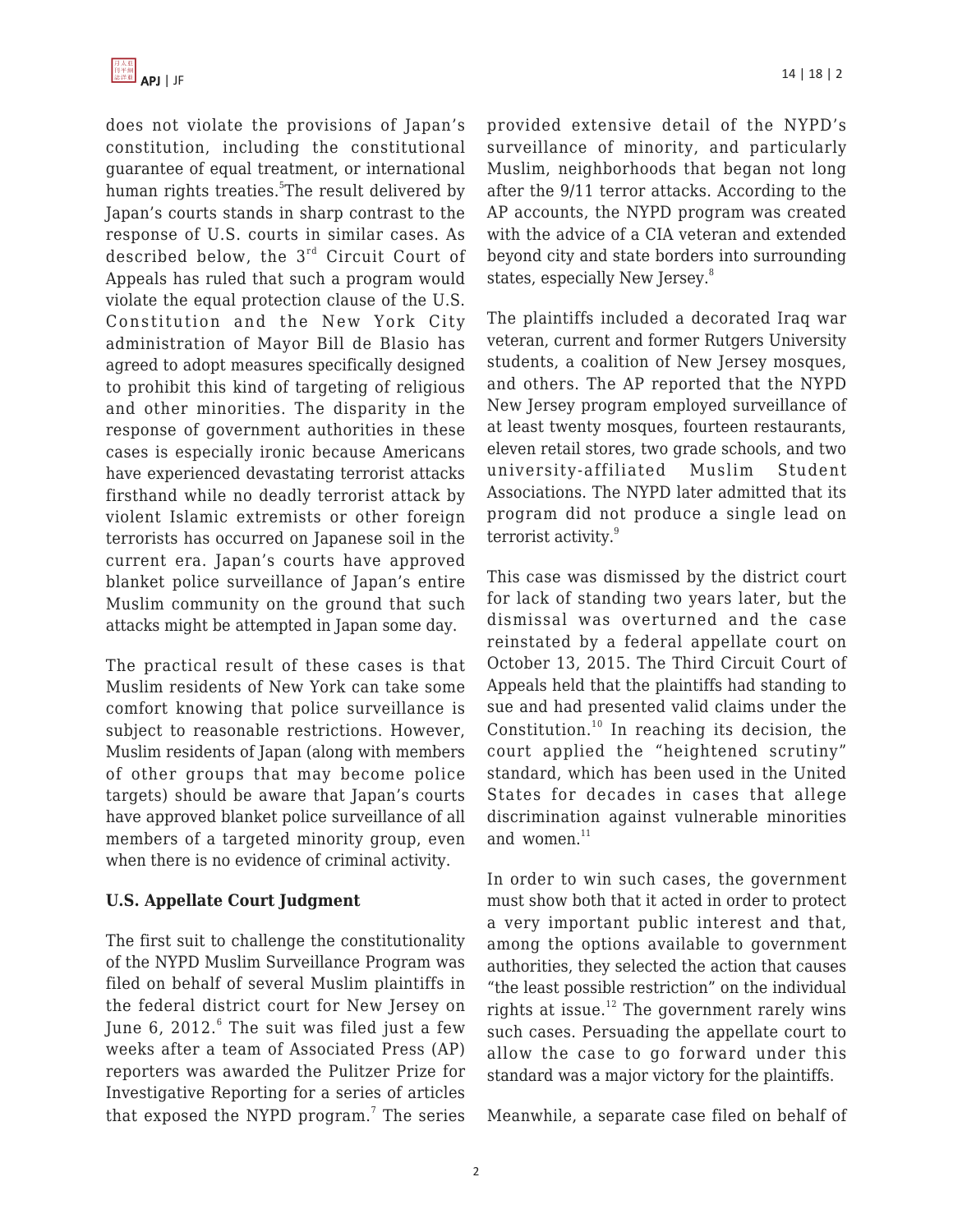

Muslim residents of New York City led to an even more surprising result.

#### **NYPD Guidelines**

One year after the New Jersey suit was filed, a separate action was filed in federal district court in Brooklyn on behalf of Muslim residents of New York City. Named defendants included then-Mayor Michael Bloomberg and Chief of Police Raymond Kelly. The plaintiffs included a community college student who organized a food program infiltrated by an undercover police agent and the imam at a mosque who said he was repeatedly questioned by undercover police officers. Both men, Muslim residents of Brooklyn, claimed that fear of the presence of undercover police forced them to reshape their words and actions in order to avoid potential conflict or misunderstanding by police informants and drove potential members away from their groups.



**Muslims gather for prayer in New York City streets**

This suit led to a historic settlement announced in January  $2016.<sup>13</sup>$  New York City representatives agreed to several important provisions insisted upon by the Muslim plaintiffs. Most fundamentally, the revised NYPD guidelines prohibit investigations "in which race, religion, or ethnicity is a substantial or motivating factor." The settlement limits the NYPD's use of undercover agents and confidential informants to situations in which the information sought cannot reasonably be obtained in a timely and effective way by less intrusive means. It also requires the NYPD to remove a report titled "Radicalization in the West" from its website and to cease using the report as a basis for its Muslim surveillance program. In an especially startling provision, the NYPD agreed to the appointment of a civilian representative to participate in an internal police committee charged with oversight of investigations. $14$ According to the revised guidelines, this civilian representative "may attend and participate in the monthly meetings for opening, extension, or closure of investigations" and "the Civilian Representative shall be a lawyer who has never previously been an employee of the NYPD. The Civilian Representative shall be appointed by the Mayor upon consultation with the Police Commissioner."

One very practical term of the agreement requires the City to pay the plaintiffs' attorneys fees. The agreed sum is approximately \$1.7 million in fees and costs.<sup>15</sup>

#### **Japan Litigation**

Plaintiffs in the Japan litigation relied on very similar constitutional protections. Article 20 of Japan's Constitution guarantees the free exercise of religion, Article 13 is interpreted to prohibit violations of privacy, and Article 14 prohibits discrimination on the basis of religion. Plaintiffs alleged that the Tokyo surveillance program violates all of these rights. The judges disagreed.

The 2010 disclosure of Japan's surveillance program was not the result of investigative reporting by the news media. $16$  Instead, it was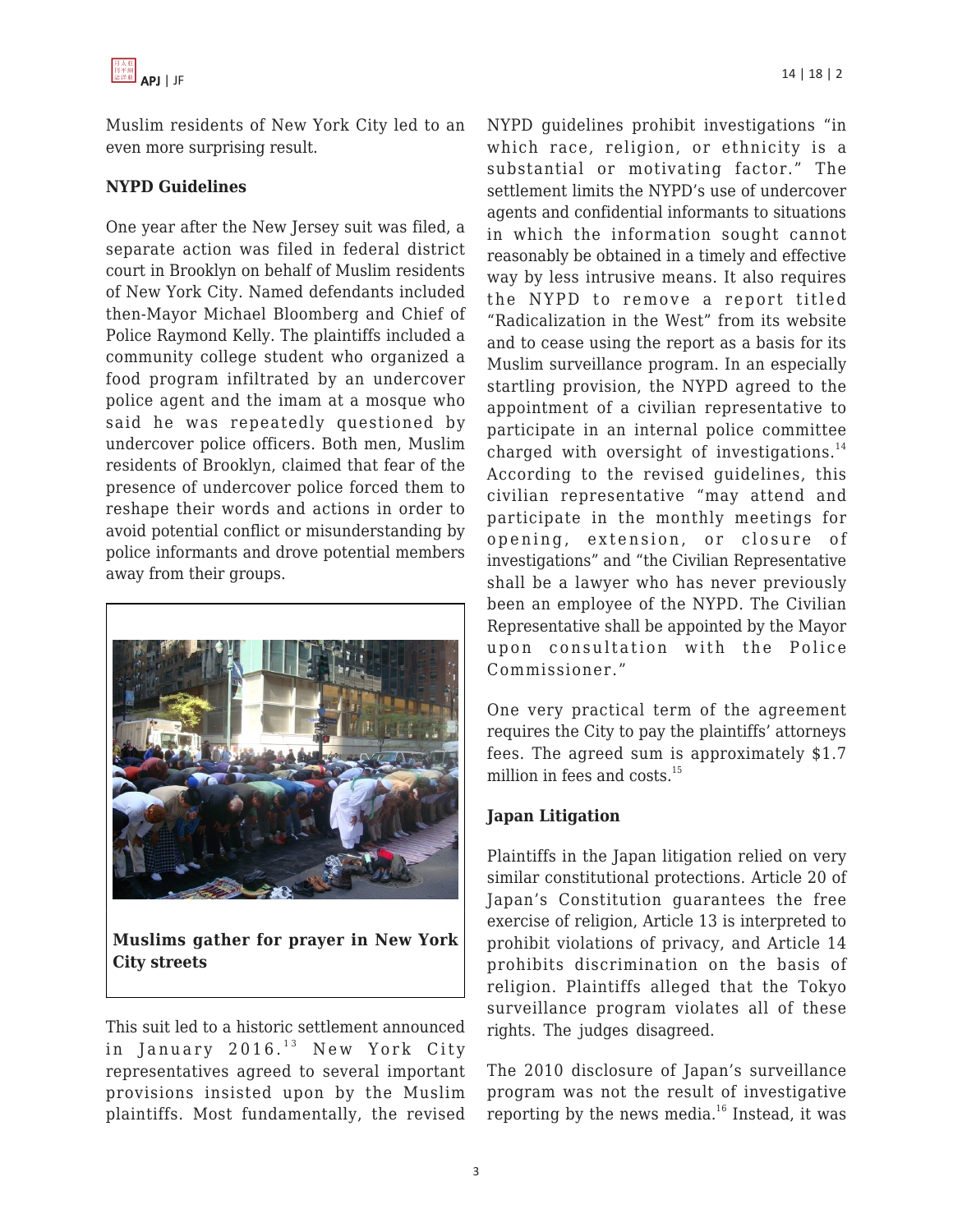the work of a whistleblower who leaked more than one hundred police files onto the Internet. Suit was filed on behalf of seventeen Muslim plaintiffs residing in Japan, including both citizens and non-citizens in 2011, more than a year before the first suit was filed against the NYPD. A judgment dismissing their claims was issued by the Tokyo District Court on January 15, 2014.<sup>17</sup>

According to the court, the Tokyo Metropolitan Police launched their campaign with the formation of a "mosque squad" composed of forty-three agents in June 2008. The leaked documents showed that police stationed agents at mosques, followed individuals to their homes, obtained their names and addresses from alien registrations, and compiled databases profiling more than 70,000 individuals. The documents also showed that the police obtained bank account information, including balances, income and expenses, and other personal information and stationed agents at Islam-related non-profit organizations, halal shops and restaurants, and other places that might be frequented by members of Tokyo's Muslim community. In some cases, the police actually installed surveillance cameras at mosques and other venues.



**Muslims pray in Tokyo mosque**

After providing a catalog of the acts of surveillance, a Tokyo district court panel ruled that the actions of the police were "necessary and unavoidable measures" (hitsuyō yamu wo enai sochi) <sup>18</sup> and therefore did not violate the rights of the Muslim targets. The plaintiffs appealed to the Tokyo High Court, but the High Court upheld the dismissal on April 15, 2015. Undeterred, the plaintiffs launched their final appeal, to the Supreme Court of Japan, in the hope that the nation's highest court would understand the significance of the issues and rule against police profiling of the Muslim community. They would be disappointed not only by the Court's denial of their appeal, but also by the Court's refusal even to engage in a discussion of the issues.

The dismissal came in the form of a terse, unanimous order issued by a five-judge panel of the Supreme Court on May 31, 2016. The order cited Article 312 of the Code of Civil Procedure, which limits grounds for Supreme Court appeal to cases where a lower court has erred when interpreting a provision of the constitution or a constitutional violation is otherwise present. It is impossible to know what review was conducted by the Court prior to issuing the order, however, we must conclude that the Court agreed with the substantive content of the lower courts' decisions. In other words, the nation's highest court confirmed that mass surveillance of members of the Muslim community does not violate any provision of Japan's Constitution, despite the lack of any evidence of criminal activity.

## **Standards of Review**

The "heightened scrutiny" standard applied by the Third Circuit is familiar to all students of American constitutional law. The notion that the government must meet a higher standard to justify actions that discriminate against vulnerable minorities goes back to a 1938 Supreme Court decision and has been the law of the land ever since. The highest courts of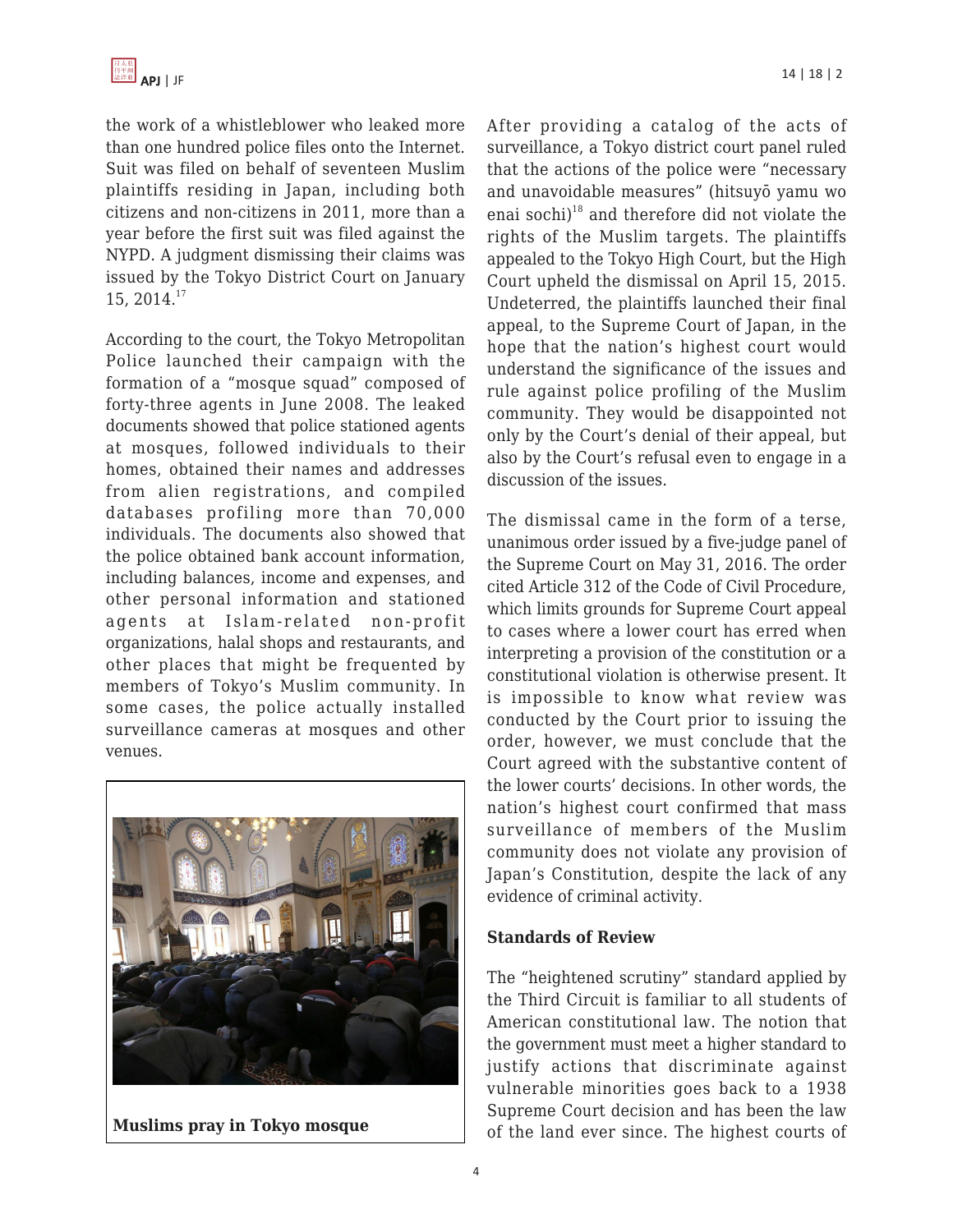other democratic nations have also developed a higher level of protection for such fundamental rights, commonly known as the "proportionality standard."<sup>19</sup> The proportionality standard is also applied by the European Court of Human Rights, which rules on cases that arise from the 47 member nations of the European Convention on Human Rights.

There was a movement among Japan's courts to apply a similar, higher standard in cases that involve limitations on fundamental rights, but this was put to a halt by a 1974 judgment of the Supreme Court commonly known as the "Sarufutsu" decision. In that case, the Supreme Court overturned lower court decisions in three cases that had acquitted defendants in criminal prosecutions of political speech cases by ruling that their actions were protected by the constitutional guarantee of free speech. The Court brushed aside the lower courts' application of the higher standard and ruled in favor of government prosecutors.<sup>20</sup>

Since then, advocates and constitutional law professors have repeatedly called upon the Supreme Court to adopt a higher level of scrutiny when reviewing government restrictions on fundamental rights, to no avail. $^{21}$ 

## **What About International Law?**

Japan has ratified several core human rights treaties, including the Convention to Eliminate Racial Discrimination and the International Covenant on Civil and Political Rights. In addition to filing suit in Japan's courts, attorneys representing the Muslim plaintiffs also brought the case to the attention of review bodies established by each of these treaties. Their efforts were rewarded with recommendations that Japan's police cease the kind of ethnic profiling revealed in the documents.

In its Concluding Observations issued on August 20, 2014, the UN Human Rights Committee cited treaty provisions protecting the practice of religion and prohibiting discrimination in recommending that the Japanese government should "(a) Train law enforcement personnel on cultural awareness and the inadmissibility of racial profiling, including the widespread surveillance of Muslims by law enforcement officials," and "(b) Ensure that affected persons have access to effective remedies in cases of abuse. $"^{22}$ 

Just a few days later, on August 29, 2014, an entirely different treaty body, the United Nations Committee on the Elimination of Discrimination, issued Concluding Observations that urged the government of Japan to "ensure that its law enforcement officials do not rely on ethnic or ethno-religious profiling of Muslims. $"^{23}$ 

Because these recommendations appeared during the pendency of the appeal to the Tokyo High Court, the plaintiffs' attorneys were able to bring them to the attention of that court. But the High Court dismissed their claim that the surveillance program violates Japan's obligations under human rights treaties with the blunt conclusion that the comments of these Committees "did express fears (kennen), however it cannot be said that [the UN Committees] declared the information gathering program and information gathering activities of the present case to be in violation" of either of the two treaties. $24$ 

Thus, the High Court dismissed the substance of the Committees' recommendations without engaging at all in an analysis of the treaty provisions themselves or the reasons behind the Committee recommendations.

This lack of interest in international human rights standards provoked a member of the plaintiffs' attorneys team to write, "although there are various problems with the judgment, these words have brought me the greatest sense of unease."<sup>25</sup>

In contrast to the condemnation of ethnic and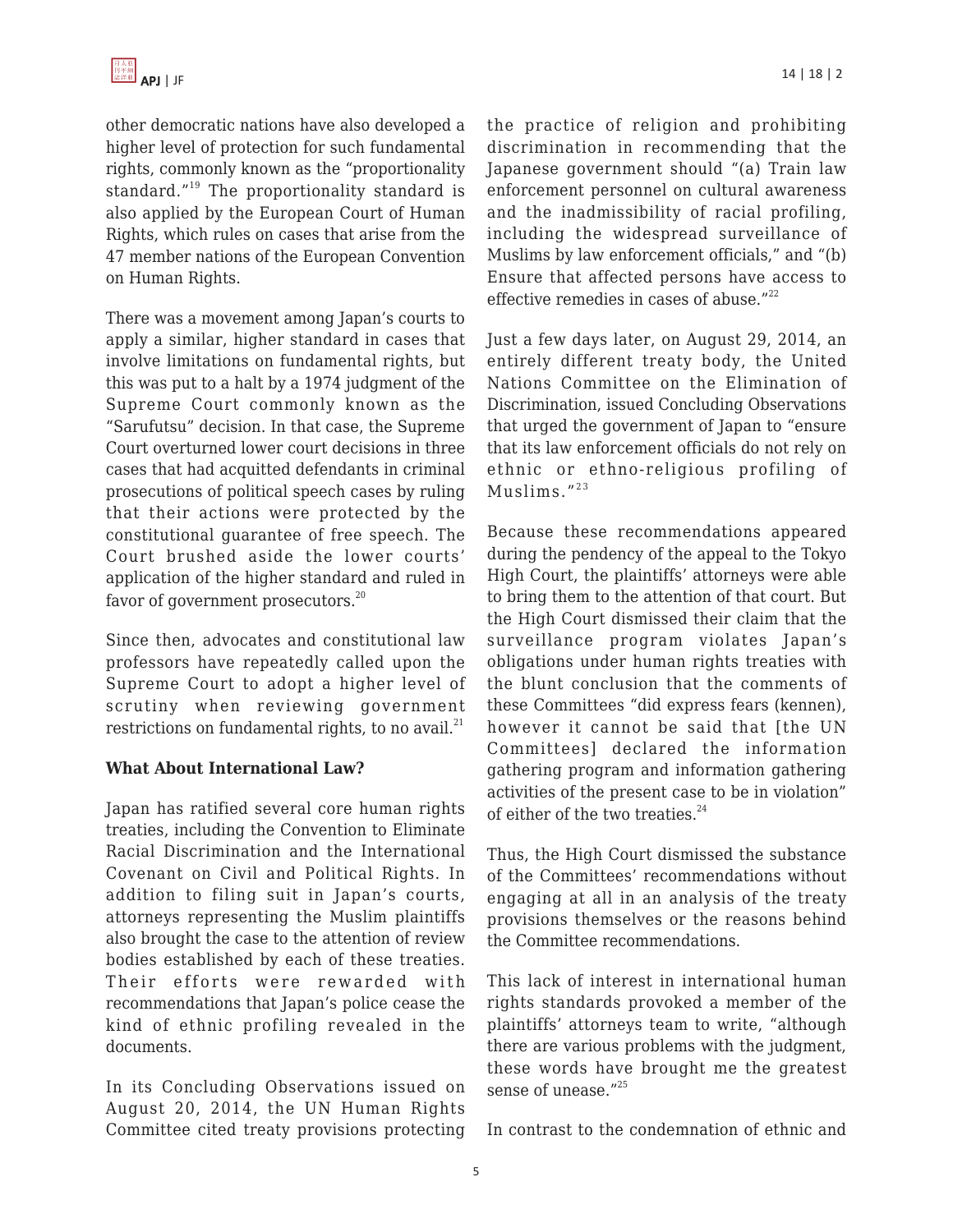

ethno-religious profiling by the UN Committee on the Elimination of Discrimination, the Tokyo court provided a robust defense of such profiling. Thus, for example, in the portion of its opinion that dismissed plaintiffs' claims that police actions violated the constitutionally guaranteed freedom of religion, the Tokyo judges wrote

> …the early detection, for the prevention of international terrorism, of terrorists under the guise of ordinary citizens, necessitates an assessment of how Muslims constitute and run their communities. And it follows that there is no other way to discern whether one is a peaceful Muslim or a terrorist belonging to a radical Islamic group other than to make presumptions from various circumstances observable from external manifestations such as their participation, if any, in religious ceremonies or educational activities, and the position they hold in the religious community, which requires the monitoring — continuously to a certain degree — of the state of their activities, through approaching or in some cases entering mosques.<sup>26</sup>

The court applied similar reasoning in dismissing other constitutional claims.

## **Into the Future**

In October 2015, a U.S. federal appellate court issued a historic decision, ruling that the alleged police action amounted to unconstitutional discrimination based on religion. Just seven months later, the Supreme Court of Japan dismissed similar litigation filed on behalf of Muslim residents of Japan, ruling that Japan's Constitution does not apply. Although these courts reviewed nearly identical police actions under nearly identical constitutional principles, they reached opposite conclusions. How can this be?

The American court spoke with a sense of history. It drew parallels between the targeting of Muslims in the post-9/11 era and discrimination against other racial and religious groups in American history, citing Supreme Court Justice Robert Jackson's famous objection to the Court's discredited 1944 decision upholding the internment of Japanese-Americans during World War II. It summarized with these words: "What occurs here in one guise is not new. We have been down similar roads before. Jewish-Americans during the Red Scare, African-Americans during the Civil Rights Movement, and Japanese-Americans during World War II are examples that readily spring to mind. We are left to wonder why we cannot see with foresight what we see so clearly with hindsight — that '[l]oyalty is a matter of the heart and mind[,] not race, creed, or color.'"<sup>27</sup>

By contrast, Japan's court decisions make no reference to historical episodes, including the extraordinary circumstances that led to the adoption of Japan's present constitution. They also provide scant discussion of the burdens imposed on individuals subject to constant government surveillance. Moreover, they give no indication that Japan's Constitution requires any particular solicitude for the rights of minority groups singled out for restrictive government action. In Japan's courts, there is no need for government to justify discriminatory actions by meeting an articulated standard that requires showing of a "compelling interest" and that the measures taken were the least restrictive among the different options available to government actors. Instead, Japan's courts require only that the government articulate some reason for its actions. In this case, the obvious reason is the protection of Japan from violent attacks by Islamic terrorists. Despite the lack of any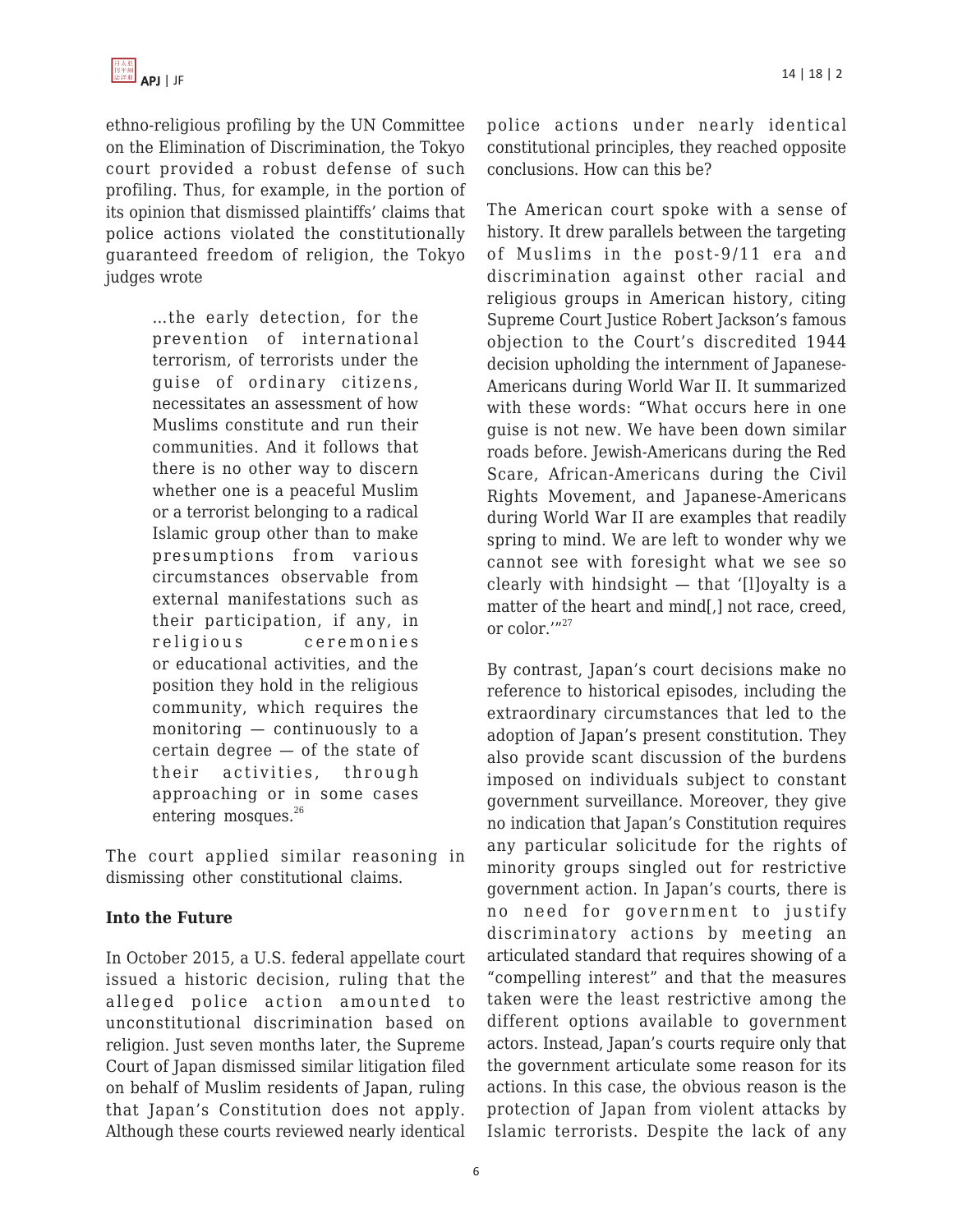concrete evidence showing such a threat to Japan, the courts simply defaulted to the conclusory declaration that all actions of the police before the court are "necessary and unavoidable."

Judges are charged with interpreting and applying the law in specific cases. Ideally, when they do so they provide clear explanations of the reasoning behind their decisions. This enables lawyers, government officials, and others to gain a better understanding of the law to guide their future actions. The two American cases described above delivered valuable guidance to all. One led to a specific set of guidelines to govern NYPD investigations. The other led to a ruling that the plaintiffs' claims indicated that police action had gone too far, with a remand to the district court to allow the case to go forward.

It's hard to know what to make of the Japanese courts' actions. How are we to interpret the "necessary and unavoidable" standard? Was the use of undercover informants "necessary and unavoidable"? The use of concealed video cameras? What about police collecting financial records from banks and other commercial institutions? "Necessary and unavoidable"? Among other things, the courts saw no need to distinguish tailing Muslims on the streets from following them into their houses of worship.

The "necessary and unavoidable" standard was applied against claims to freedom of religion. It was applied against claims to privacy. And it was also applied to dismiss the claim that targeting Muslims violates Article 14 of Japan's Constitution, which states that "there shall be no discrimination in political, economic or social relations because of race, creed, sex, social status or family origin."

Next year will see the seventieth anniversary of the establishment of the Supreme Court by Japan's democratic Constitution. The Court has yet to rule that the police have violated the constitutional rights of anyone.<sup>28</sup> The Court's blanket endorsement of the police actions in this case leaves one to wonder if it will ever do so.

One thing is certain. Japan's police can go forward with their surveillance of Muslims secure in the knowledge that Japan's judges will not stand in their way.

# **Notes**

 $1$  The Tokyo District Court decision, the response of UN human rights bodies, and related issues are the subject of an Asia-Pacific Journal Special Feature, "Police Surveillance of Muslims nd Human Rights in Japan," Vol. 12, Issue 39, No. 1, Sept. 29, 2014. Available here: http://apjjf.org/2014/12/39/Asia-Pacific-Journal-Feature/4190/article.html. For a 2010 report on the leak, see David McNeill, "Muslims in shock over police 'terror' leak -- Japan residents named in documents want explanation — and apology — from Tokyo police force," The Japan Times, Nov. 9, 2010,

at [http://www.japantimes.co.jp/community/2010/11/09/issues/muslims-in-shock-over-police-ter](http://www.japantimes.co.jp/community/2010/11/09/issues/muslims-in-shock-over-police-terror-leak/#.VA-aZmSDuzA) [ror-leak/#.VA-aZmSDuzA](http://www.japantimes.co.jp/community/2010/11/09/issues/muslims-in-shock-over-police-terror-leak/#.VA-aZmSDuzA)

 $^{\rm 2}$  Today such documents would undoubtedly be designated as secret and leakers would subject to criminal penalties of up to ten years in prison. The person who leaked these documents has apparently never been identified.

 $^3$  In a recent book, Michael Penn cited estimates of the total foreign Muslim population in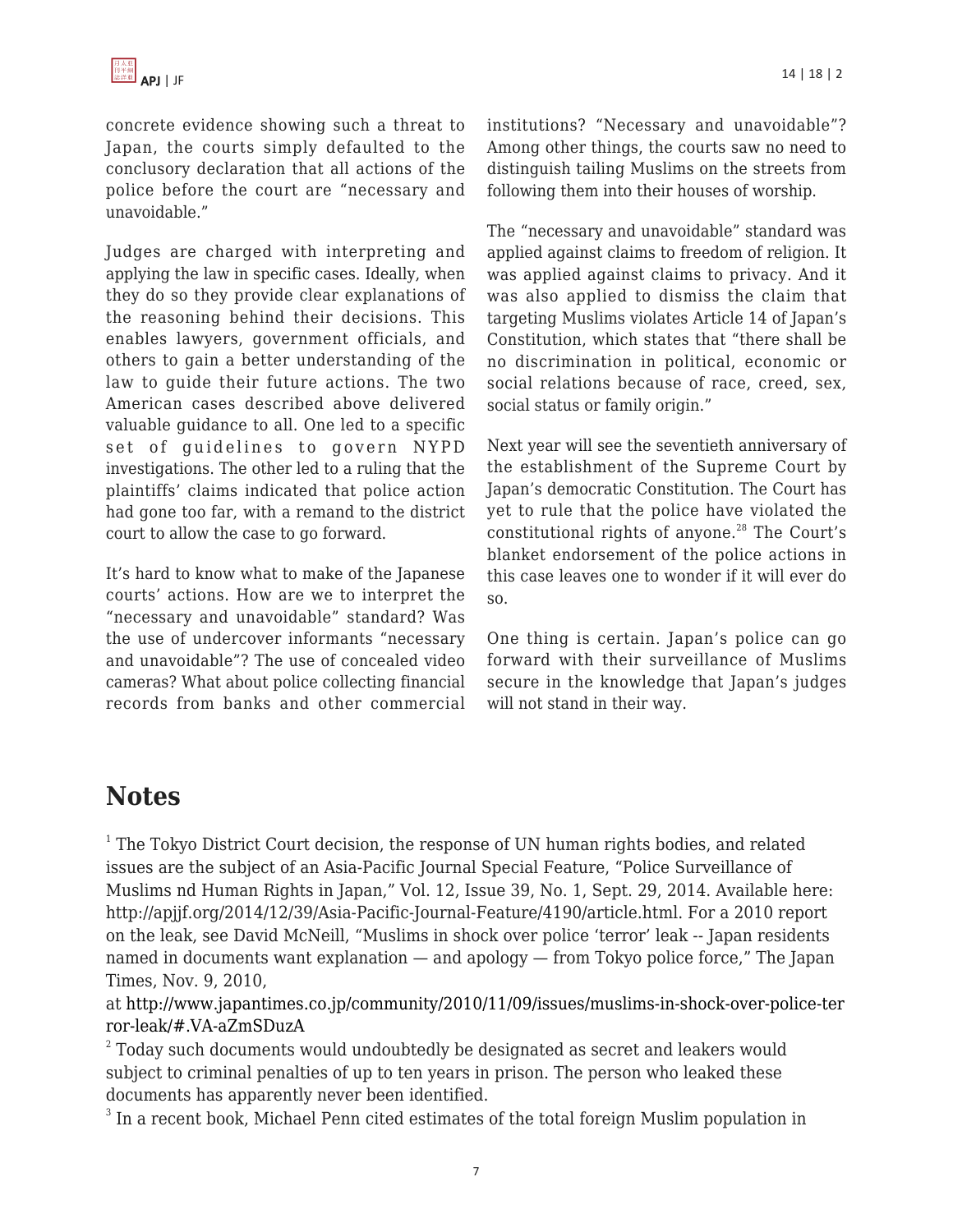Japan to be between 60,000 to 100,000 persons. Michael Penn, Japan and the War on Terror (I.B. Tauris, 2014), p. 236.

 $4$  In two chapters of a book that analyzes the leaked documents, Aoki describes the public security police as the most secretive agency of Japan's government. He writes that even though the leaked documents provide only a fragmentary picture of security police operations, to his knowledge this is the most detailed exposure of their activities ever published. Regarding mosque surveillance, the leaked documents reveal that 43 undercover officers were assigned to monitor seven mosques in Minato-ku, Tokyo, from 8:30 in the morning until 7:00 in the evening every day, commencing on June 23, 2008. Osamu Aoki, Kazuyuki Azusawa, and Kenichiro Kawasaki (eds.) *Kokka to Joho* (The State and Information), Gendai Shokan (2011), pp. 22—33 and 34—55. The book includes an Appendix of approximately 200 pages with the actual documents, with names and other details redacted to protect privacy. For extraordinary measures taken to monitor Muslims and other foreigners during this period generally, see Michael Penn, *supra* n. 3, pp. 236—47.

 $5$  Decision of the  $3<sup>rd</sup>$  Petty Bench of the Supreme Court of Japan (Chief Judge Masaharu Otani), May 31, 2016. The Court did not comment on the substantive issues raised by the case.

 $6$  A handy timeline for the New Jersey litigation is available here:

<https://www.ccrjustice.org/home/what-we-do/our-cases/hassan-v-city-new-york>

 $^7$  Press Release, AP, "AP wins Pulitzer Prize for Investigative Reporting on NYPD surveillance" (April 16, 2012),

[http://www.ap.org/content/press-release/2012/ap-wins-pulitzer-prize-for-investigative-reportin](http://www.ap.org/content/press-release/2012/ap-wins-pulitzer-prize-for-investigative-reporting-on-nypd-surveillance) [g-on-nypd-surveillance](http://www.ap.org/content/press-release/2012/ap-wins-pulitzer-prize-for-investigative-reporting-on-nypd-surveillance)

8 See e.g., Adam Goldman and Matt Apuzzo, "NYPD built secret files on mosques outside NY," Feb. 22, 2012

[http://www.ap.org/Content/AP-In-The-News/2012/NYPD-built-secret-files-on-mosques-outside-](http://www.ap.org/Content/AP-In-The-News/2012/NYPD-built-secret-files-on-mosques-outside-NY)[NY](http://www.ap.org/Content/AP-In-The-News/2012/NYPD-built-secret-files-on-mosques-outside-NY)

<sup>9</sup> Press Release, Brennan Center for Justice, "Federal Appeals Court Says Suit Challenging NYPD Surveillance Can Continue" (October 13, 2015),

[https://www.brennancenter.org/press-release/federal-appeals-court-says-suit-challenging-nyp](https://www.brennancenter.org/press-release/federal-appeals-court-says-suit-challenging-nypd-surveillance-can-continue) [d-surveillance-can-continue.](https://www.brennancenter.org/press-release/federal-appeals-court-says-suit-challenging-nypd-surveillance-can-continue) See also, Danielle Wiener-Bronner, "NYPD Commissioner confirms Muslim spying program was a total bust," Nov. 21, 2015, available at

<http://fusion.net/story/236320/bill-bratton-nypd-muslim-spying-comments/>

 $10$  Hassan v. City of New York, 804 F.3d 277, 289, 297 (3rd Cir. 2015). The text of the court's opinion is available here:<http://www2.ca3.uscourts.gov/opinarch/141688p.pdf>.

 $11$  U.S. courts apply a "strict scrutiny" standard in cases involving discrimination affecting suspect classes like race and nationality. They apply a somewhat less demanding

"intermediate scrutiny" standard to cases involving gender discrimination. The Hassan court explained, "Strict and intermediate scrutiny (which we collectively refer to as 'heightened scrutiny' to distinguish them from the far less demanding rational-basis review) in effect set up a presumption of invalidity that the defendant must rebut." Id. at 299.

 $12$  See, e.g., Ronald D. Rotunda and John E. Nowak, Treatise on Constitutional Law -

Substance and Procedure, Chapter 18, Equal Protection (2016 Update).

 $13$  For details of the suit and the settlement reached in January 2016, see

[https://www.aclu.org/cases/raza-v-city-new-york-legal-challenge-nypd-muslim-surveillance-pro](https://www.aclu.org/cases/raza-v-city-new-york-legal-challenge-nypd-muslim-surveillance-program)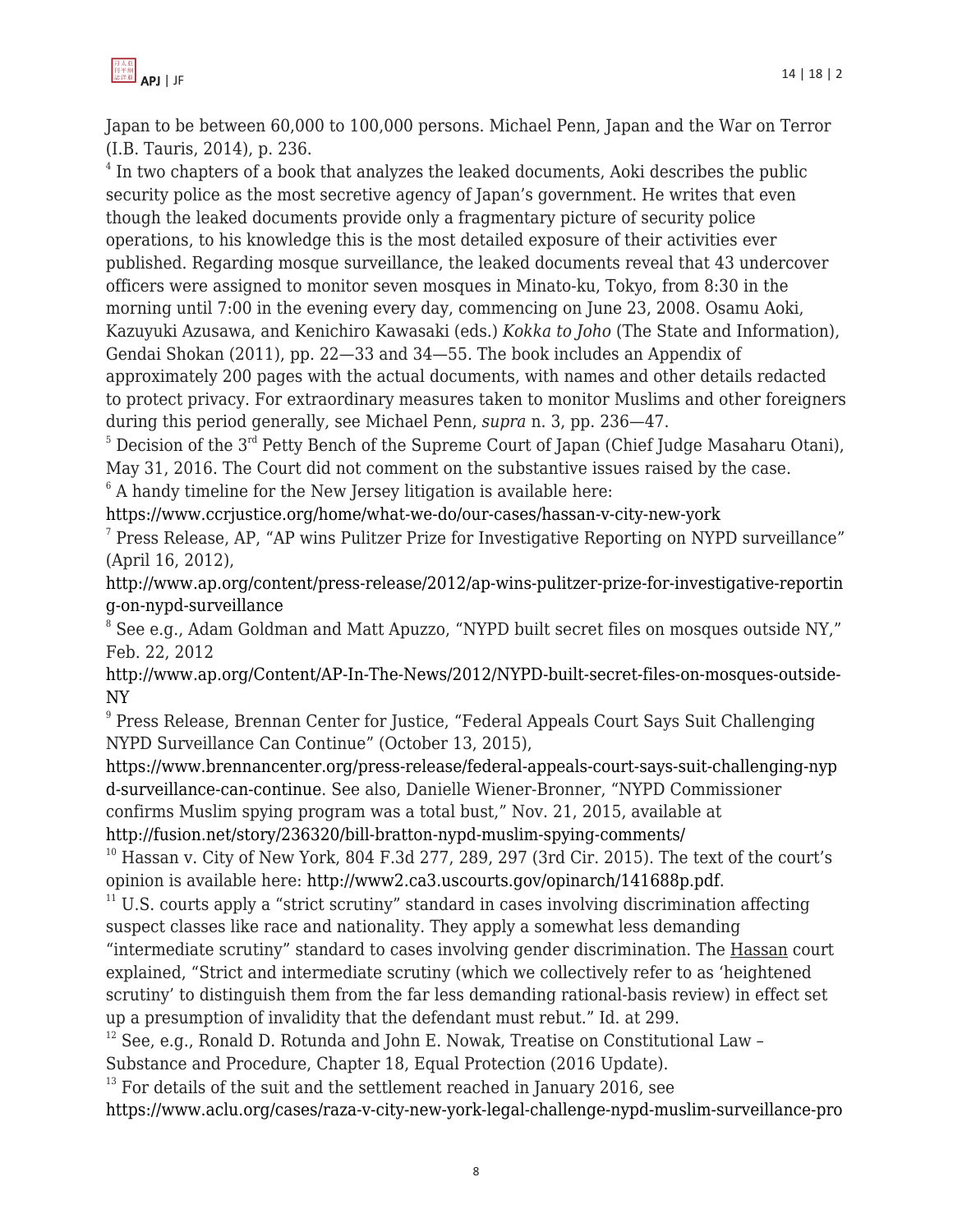[gram](https://www.aclu.org/cases/raza-v-city-new-york-legal-challenge-nypd-muslim-surveillance-program). The text of the settlement order is available here:

<https://www.aclu.org/legal-document/raza-v-city-new-york-settlement-stipulation-and-order>. The proposed changes to the "Handschu Guidelines" are available here:

[https://www.aclu.org/legal-document/raza-v-city-new-york-exhibit-settlement-stipulation-and-o](https://www.aclu.org/legal-document/raza-v-city-new-york-exhibit-settlement-stipulation-and-order-proposed-modified?redirect=raza-v-city-new-york-exhibit-settlement-stipulation-and-order-proposed-modified-handschu-guidelines) [rder-proposed-modified?redirect=raza-v-city-new-york-exhibit-settlement-stipulation-and](https://www.aclu.org/legal-document/raza-v-city-new-york-exhibit-settlement-stipulation-and-order-proposed-modified?redirect=raza-v-city-new-york-exhibit-settlement-stipulation-and-order-proposed-modified-handschu-guidelines)[order-proposed-modified-handschu-guidelines.](https://www.aclu.org/legal-document/raza-v-city-new-york-exhibit-settlement-stipulation-and-order-proposed-modified?redirect=raza-v-city-new-york-exhibit-settlement-stipulation-and-order-proposed-modified-handschu-guidelines)

 $14$  See "Proposed modifications to the Handschu guidelines," Jan. 7, 2016, at [http://www.nyclu.org/files/releases/Handschu\\_Guidelines\\_FINAL\\_PROPOSED\\_MODIFICATI](http://www.nyclu.org/files/releases/Handschu_Guidelines_FINAL_PROPOSED_MODIFICATIONS.pdf) [ONS.pdf](http://www.nyclu.org/files/releases/Handschu_Guidelines_FINAL_PROPOSED_MODIFICATIONS.pdf). Also see <https://www.aclu.org/other/raza-v-city-new-york-settlement-faq>

 $15$  Japan's courts do not award attorneys' fees to successful plaintiffs in such cases.

<sup>16</sup> It is not surprising that Japan's news media failed to uncover the Muslim surveillance. Numerous factors that operate to limit investigative journalism in Japan were recently outlined in a preliminary report by the United Nations Special Rapporteur on the Right to Freedom of Opinion and Expression.

[http://ohchr.org/EN/NewsEvents/Pages/DisplayNews.aspx?NewsID=19842&LangID=E.](http://ohchr.org/EN/NewsEvents/Pages/DisplayNews.aspx?NewsID=19842&LangID=E)

 $17$  Tokyo District Court Decision, Jan. 15, 2014. This was a decision on the merits. Standing was not an issue in the Japan case because the plaintiffs' names appeared in the leaked documents. In this article, English expressions are derived from the translation of the court's decision appended to the UN submission by the attorneys' team. The full submission is available on the website of the UN Committee on the Elimination of Racial Discrimination, here [http://tbinternet.ohchr.org/\\_layouts/treatybodyexternal/Download.aspx?symbolno=INT%](http://tbinternet.ohchr.org/_layouts/treatybodyexternal/Download.aspx?symbolno=INT%2fCERD%2fNGO%2fJPN%2f17783&Lang=en) [2fCERD%2fNGO%2fJPN%2f17783&Lang=en](http://tbinternet.ohchr.org/_layouts/treatybodyexternal/Download.aspx?symbolno=INT%2fCERD%2fNGO%2fJPN%2f17783&Lang=en) The website of the "Attorney Team for Victims of Illegal Investigation Against Muslims" is located at<http://k-bengodan.jugem.jp>

 $18$  Of course, no decision by any court is literally "unavoidable." Each decision should be based on the application of rules of law to the particular facts of the case. Regarding police surveillance of a targeted minority, attorneys cited three separate provisions of Japan's Constitution. The decision that those provisions do not prohibit this sort of police profiling may possibly be correct, but it is certainly not inevitable. According to David T. Johnson, the term "unavoidable" (*yamu wo enai*) "is ubiquitous in Japan's death penalty discourse." For his discussion of the use of this expression in cases involving the death penalty, see David T. Johnson, "Capital Punishment without Capital Trials in Japan's Lay Judge System, The Asia-Pacific Journal Vol. 8, Issue 52 No 1, December 27, 2010.

<http://apjjf.org/-David-T.-Johnson/3461/article.html>.

 $19$  For a comparative discussion of equal protection standards focused on the Japan case, see Craig Martin, "The Japanese Constitution As Law and the Legitimacy of the Supreme Court's Constitutional Decisions: A Response to Matsui," available at

[http://openscholarship.wustl.edu/law\\_lawreview/vol88/iss6/.](http://openscholarship.wustl.edu/law_lawreview/vol88/iss6/)

 $20$  Lawrence Repeta, "Reserved Seats on Japan's Supreme Court," Washington University Law Review, Vol. 88, pp. 1739—41 (2011).

 $21$  Colin Jones, "Legitimacy-Based Discrimination and the Development of the Judicial Power in Japan as Seen through Two Supreme Court Cases," University of Pennsylvania East Asia Law Review, Vol. 9 (2014).

<sup>22</sup> United Nations Human Rights Committee, "Concluding observations on the sixth periodic report of Japan," Aug. 20, 2014,, available at

[http://tbinternet.ohchr.org/\\_layouts/treatybodyexternal/Download.aspx?symbolno=CCPR%2fC](http://tbinternet.ohchr.org/_layouts/treatybodyexternal/Download.aspx?symbolno=CCPR%2fC%2fJPN%2fCO%2f6&Lang=en)